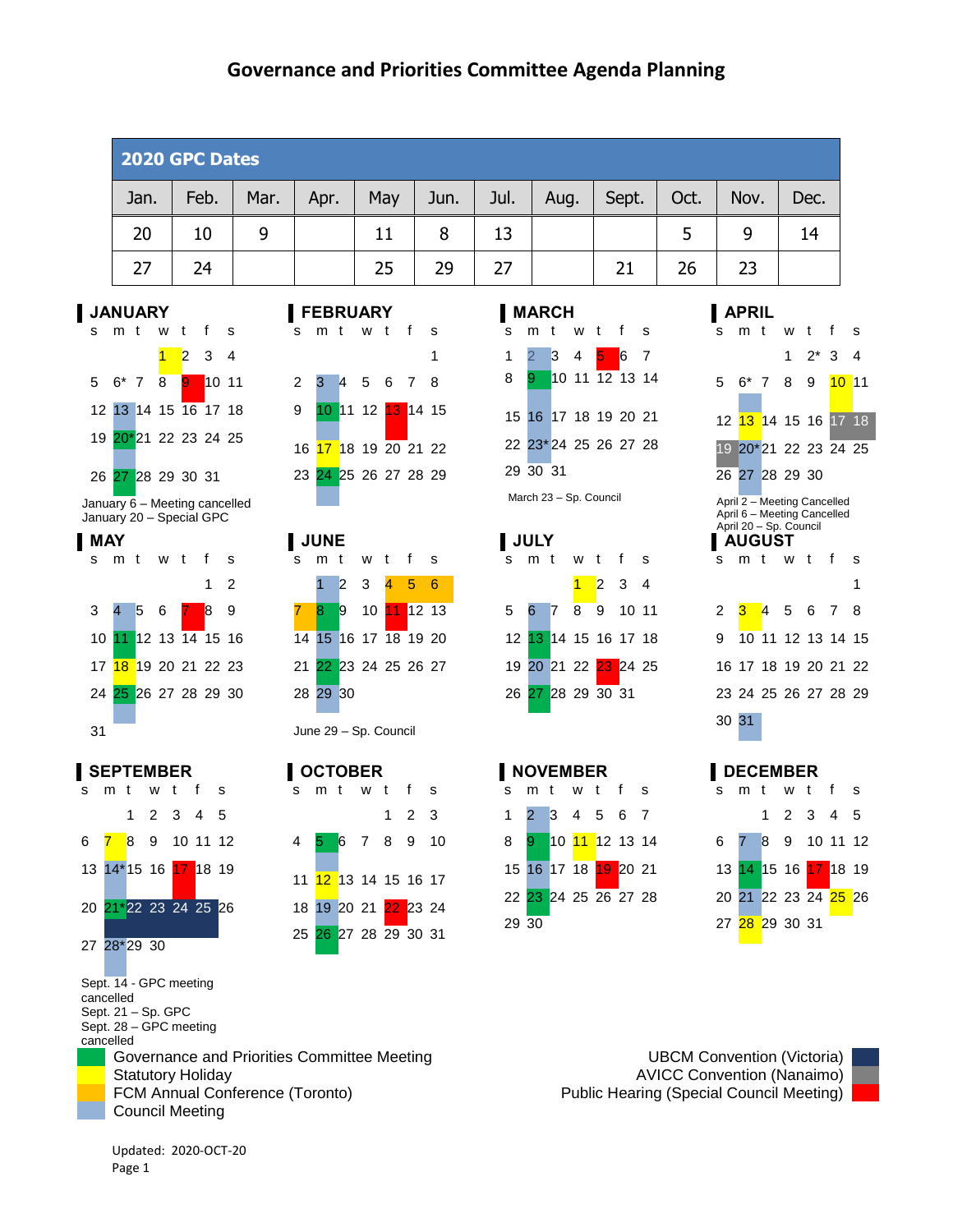### Upcoming Topic

| <b>MEETING DATE</b>  | <b>TOPIC</b>                 | <b>BACKGROUND</b>                                                                                                                                                                                                                                                                                                                      | <b>FORMAT</b>                                   | <b>OUTCOMES</b>                                              |
|----------------------|------------------------------|----------------------------------------------------------------------------------------------------------------------------------------------------------------------------------------------------------------------------------------------------------------------------------------------------------------------------------------|-------------------------------------------------|--------------------------------------------------------------|
| Reoccurring          | REIMAGINE NANAIMO            |                                                                                                                                                                                                                                                                                                                                        | - Updates regarding REIMAGINE<br>Nanaimo review | $\blacksquare$                                               |
| October 26, 2020     | <b>Short Term Rentals</b>    |                                                                                                                                                                                                                                                                                                                                        |                                                 | $\overline{\phantom{a}}$                                     |
| November 9, 2020     | <b>Sanitation Review</b>     | With two years of operation, it is<br>timely to review the sanitation<br>operation to ensure future<br>sustainability. Information<br>Report July 15 <sup>th</sup> advised Council<br>of Staff's intention to conduct a<br>service review on the automated<br>solid waste collection program to<br>inform the upcoming budget<br>cycle | - Presentation of consultant's findings         | Discussion, awareness to<br>support upcoming<br>budget cycle |
| November 9, 2020     | Animal Responsibility Bylaw  |                                                                                                                                                                                                                                                                                                                                        |                                                 | $\overline{a}$                                               |
| November 23,<br>2020 | Sustainable Procurement      |                                                                                                                                                                                                                                                                                                                                        |                                                 | $\overline{\phantom{a}}$                                     |
| November 23,<br>2020 | <b>Policy Repeal Report</b>  |                                                                                                                                                                                                                                                                                                                                        |                                                 | $\blacksquare$                                               |
| November 23,<br>2020 | <b>Public Hearing Policy</b> |                                                                                                                                                                                                                                                                                                                                        |                                                 | $\blacksquare$                                               |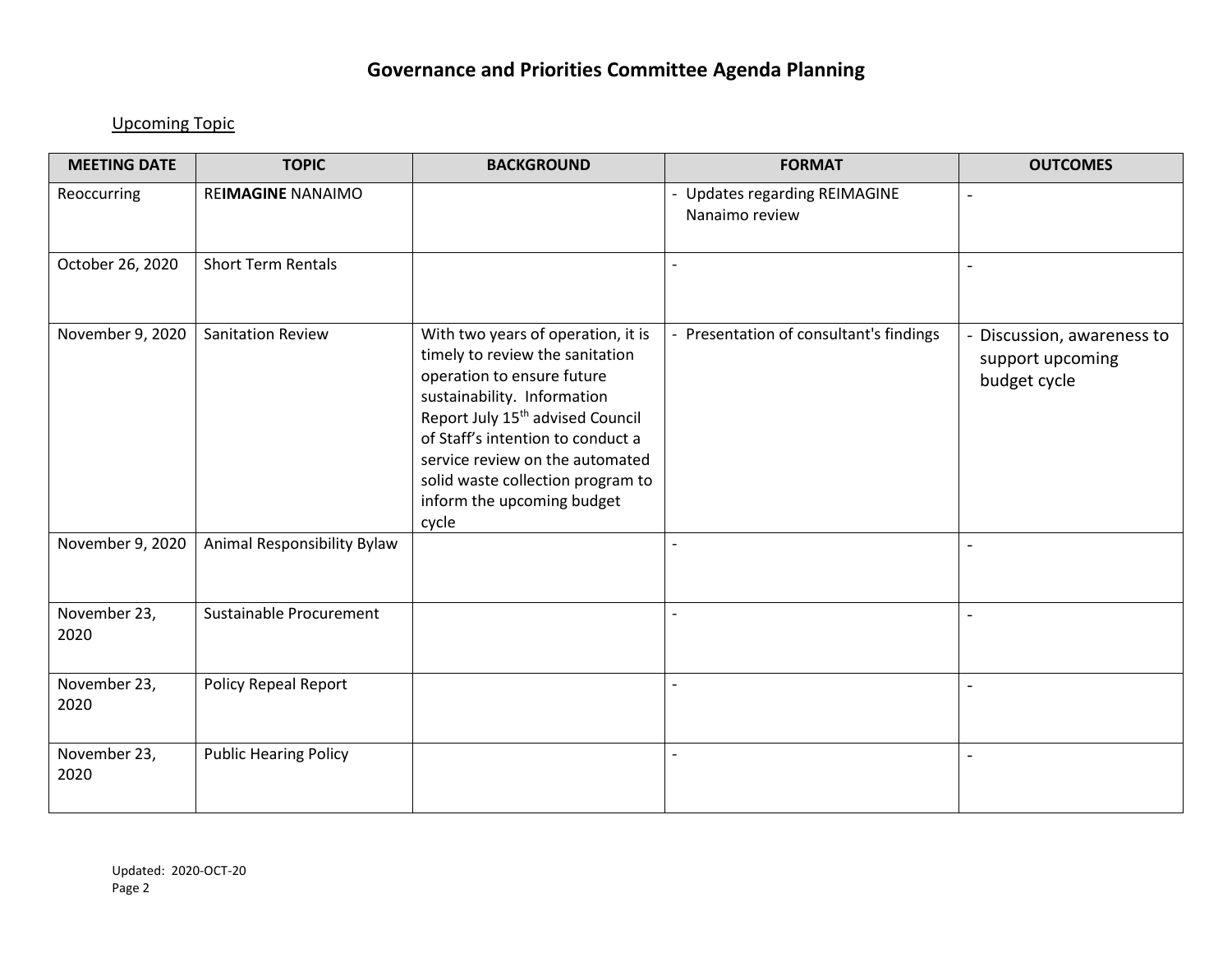| <i>(investigating</i><br>options to engage<br>w/ neighbourhood<br>associations<br>through the use of<br>Get Involved<br>Nanaimo or other<br>form of online<br>communication) | Neighbourhood Associations<br>$-$ Part 2                                                                                          | Identified as a priority topic at<br>the GPC meeting held 2020-JAN-<br>20 (session 2 of 2) | - Invite chairs of some associations to<br>attend and be available for the<br>discussion.<br>- Identify what resources are available<br>- Presentation on how neighbourhood<br>associations work in the City and<br>what expectations they have of<br>Council (i.e.: how do they want to be<br>engaged?)                                                                                 | - Formalized process for<br>recognizing neighbourhood<br>associations<br>- Create a new policy and<br>criteria for neighbourhood<br>associations moving<br>forward including how they<br>can be officially recognized.<br>- Defer any financial<br>implications to Finance and<br><b>Audit Committee</b> |
|------------------------------------------------------------------------------------------------------------------------------------------------------------------------------|-----------------------------------------------------------------------------------------------------------------------------------|--------------------------------------------------------------------------------------------|------------------------------------------------------------------------------------------------------------------------------------------------------------------------------------------------------------------------------------------------------------------------------------------------------------------------------------------------------------------------------------------|----------------------------------------------------------------------------------------------------------------------------------------------------------------------------------------------------------------------------------------------------------------------------------------------------------|
| <b>TBD</b>                                                                                                                                                                   | <b>Health and Housing Task</b><br>Force Update                                                                                    |                                                                                            |                                                                                                                                                                                                                                                                                                                                                                                          |                                                                                                                                                                                                                                                                                                          |
| TBD                                                                                                                                                                          | Women's Participation on<br>City of Nanaimo Task Forces<br>and Childminding<br>Reimbursement for<br>members of City<br>Committees | Identified as a priority topic at<br>the GPC meeting held 2020-FEB-<br>10                  |                                                                                                                                                                                                                                                                                                                                                                                          |                                                                                                                                                                                                                                                                                                          |
| TBD                                                                                                                                                                          | Transit                                                                                                                           |                                                                                            | - Tailored City of Nanaimo<br>conversation around transit delivery<br>(City of Nanaimo residents'<br>perspective and impacts to residents<br>and the City).<br>- How to encourage transit use from a<br>City perspective.<br>- Invite a member of RDN staff speak<br>to Council at the meeting and provide<br>an update of their planning process.<br>Bus stop locations that make sense | - An ask, or assessment,<br>from the City's perspective<br>sent to the RDN after a<br>decision is made at the city<br>level with a<br>recommendation for<br>consideration at the RDN.                                                                                                                    |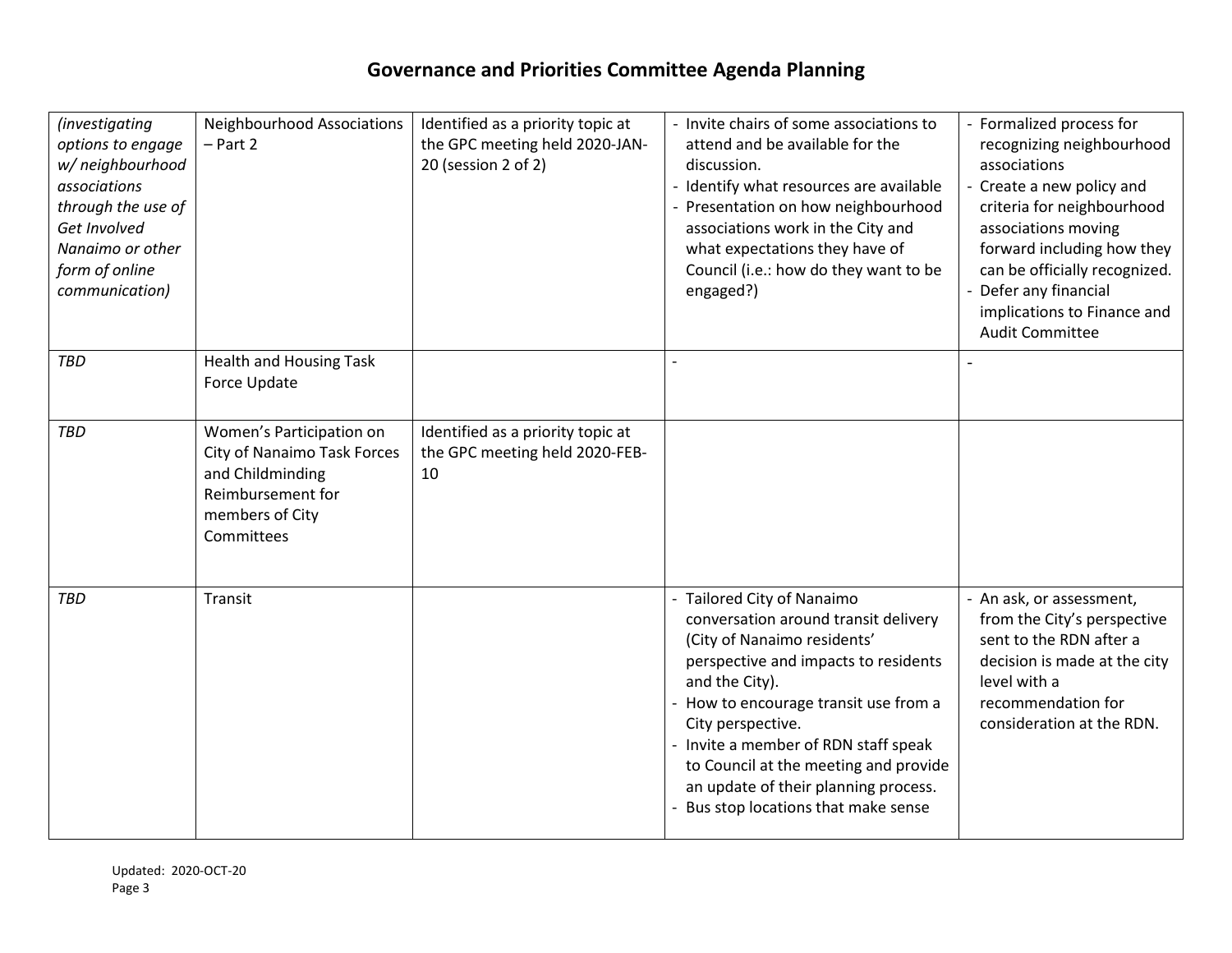|            |                                                                      |                                                                                                       | Conversation around covered bus<br>stops<br>- Number of hours that transit<br>operates                                                                                                                                          |                                                                                                                                                                                                                                                                          |
|------------|----------------------------------------------------------------------|-------------------------------------------------------------------------------------------------------|---------------------------------------------------------------------------------------------------------------------------------------------------------------------------------------------------------------------------------|--------------------------------------------------------------------------------------------------------------------------------------------------------------------------------------------------------------------------------------------------------------------------|
| <b>TBD</b> | Crosswalk Safety                                                     | Identified as a priority topic at<br>the GPC meeting held 2020-FEB-<br>10                             | Crosswalks:<br>-report about flashing lights at<br>crosswalks (are they beneficial, etc.)<br>-Education and information around<br>increasing pedestrian safety at<br>crosswalks<br>-Costs around the lighting at<br>crosswalks. | Could come as a next step:<br>-Professional best practice on<br>what should be at crosswalks<br>and what works best and<br>why, etc.<br>Outcome: -a report that<br>outlines all of the pros and<br>cons of crosswalk lighting and<br>pedestrian safety.<br>Options/costs |
| <b>TBD</b> | Community use of the<br>Vancouver Island<br><b>Conference Centre</b> | Identified as priority topic at the<br><b>Finance and Audit Committee</b><br>meeting held 2020-JUL-15 | Staff to provide information package                                                                                                                                                                                            |                                                                                                                                                                                                                                                                          |
| <b>TBD</b> | Committee Structure and<br><b>Community Engagement</b>               | Motion made to bring forward<br>during 2020-OCT-05 Governance<br>and Priorities Committee<br>Meeting. |                                                                                                                                                                                                                                 |                                                                                                                                                                                                                                                                          |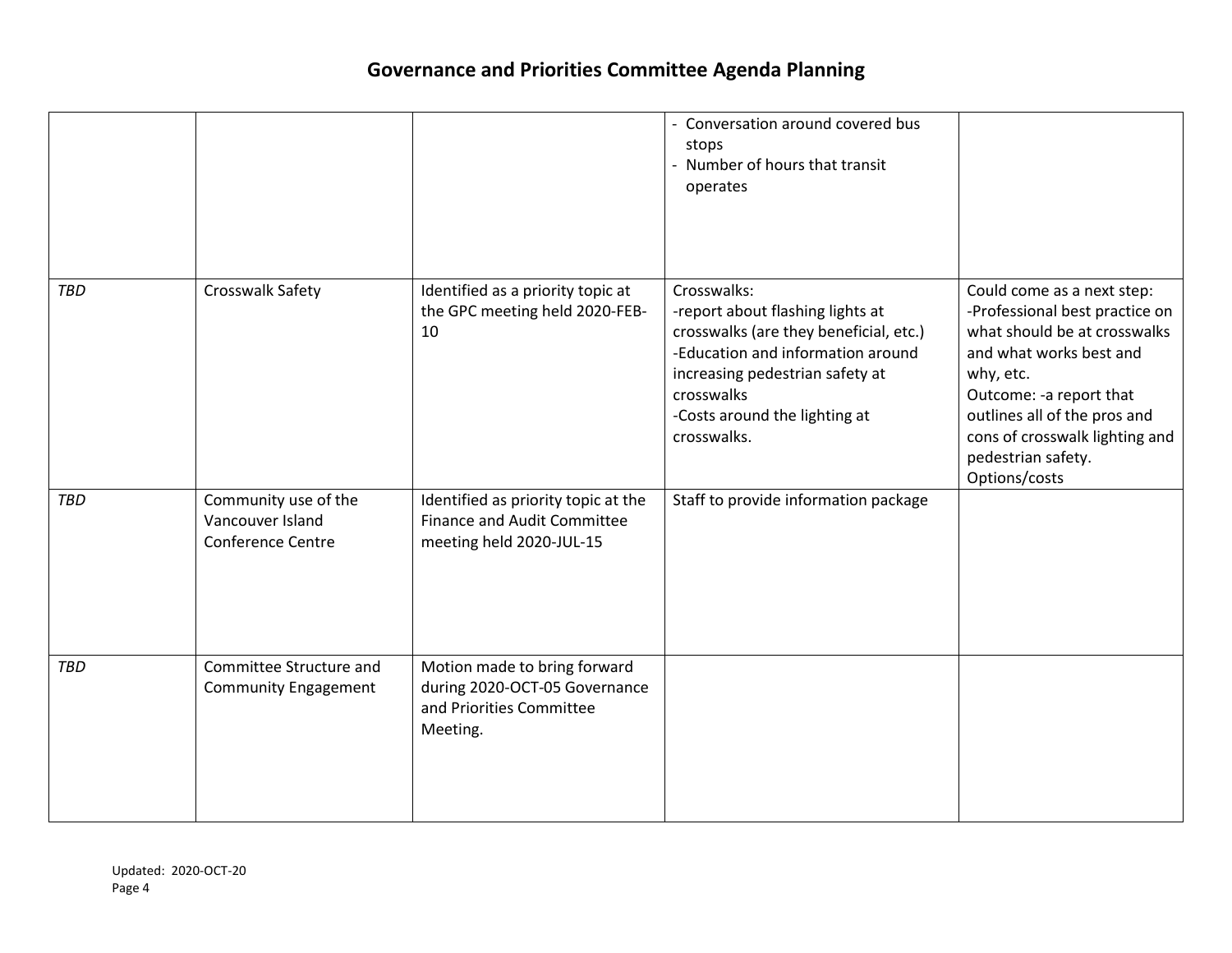| TBD | <b>Emergency Food and</b><br><b>Nutrition Security Strategy</b> | Motion made to bring this topic<br>forward during 2020-OCT-19<br><b>Council Meeting</b> |  |
|-----|-----------------------------------------------------------------|-----------------------------------------------------------------------------------------|--|
|     |                                                                 |                                                                                         |  |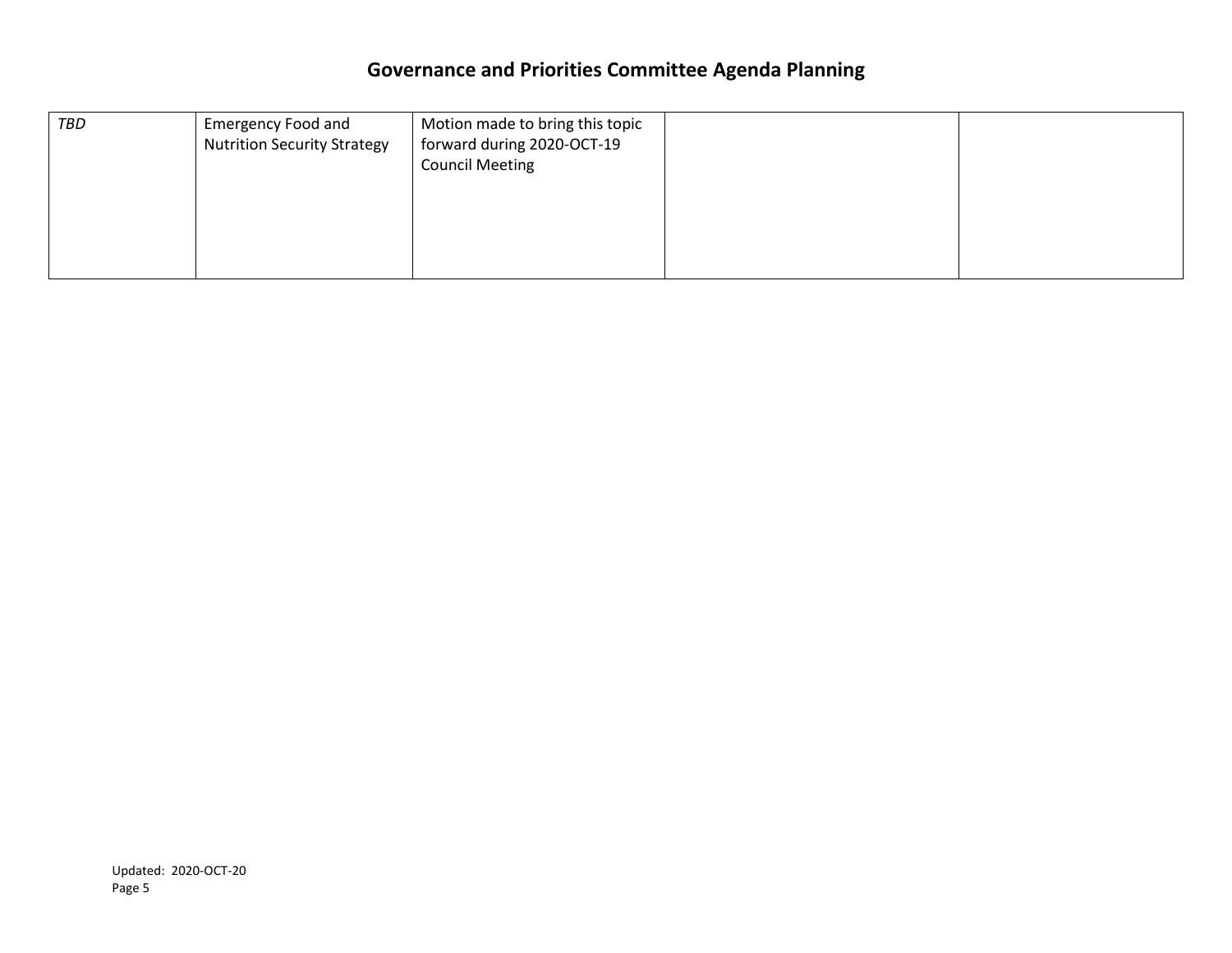### Future GPC Topics

- 1 Port Drive
- **•** Building Permit Review
- Capital planning process
- Committee structure and community engagement
- Community Amenity Contribution Policy
- Election signage
- Homelessness and addictions
- Mutual Aid Agreement Fire Department
- Outcomes of Economic Development Task Force
- Outcomes of Health and Housing Task Force
- Short Term Rental/AirBnB regulations
- Sports venues and tourism strategies
- Sustainable Procurement Policy
- Vancouver Island Regional Library overview
- Waterfront Walkway
- Animal Control Bylaw